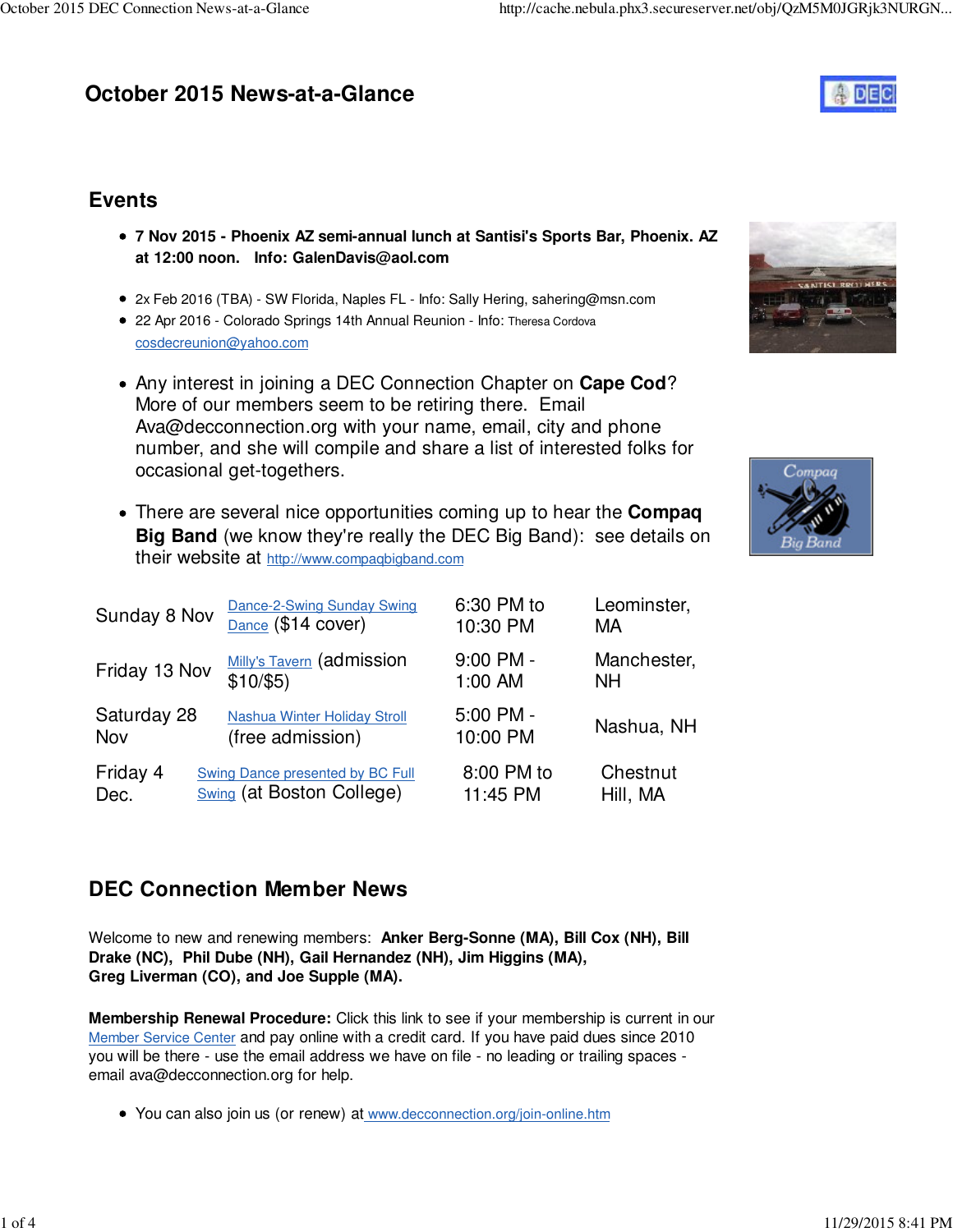- You can also send a check to The DEC Connection, c/o Bob Moore, 28 Fernglade Rd., Burlington MA 01803. \$10 for 1 year, \$25 for 3 years.
- If you prefer to use your PayPal account directly (not via our website), use our payment address: [registrations@decconnection.org - d](mailto:registrations@decconnection.org)o NOT use any Board member's personal email address.

**Staying on our email list:** Our newsletter contact manager removes names if the recipient mail server sends a rejection notice. If you haven't received DEC Connection's News-at-a-Glance in a while, or you changed your email address, re-register for our free e-news at: <http://www.decconnection.org/mail.htm>

### **DEC Connection Member NewsBytes**: send yours to:

[ava@decconnection.org](mailto:ava@decconnection.org). See our NewsByte archive page.

- **Gail** (Georges Smith) **Hernandez** writes: I'm offering consulting with firms who need help with their trade show programs. I offer strategic planning and logistics management and will be accepting new clients starting December 2015. I can be reached at 603-654-2130 and via email at [tradeshowmaven@yahoo.com](mailto:tradeshowmaven@yahoo.com)
- **Anker Berg-Sonne** writes: Retired in March of 2015 and really enjoying it. Spending time traveling to exotic destinations and enjoying my many hobbies. [bostonsearover@gmail.com](mailto:bostonsearover@gmail.com)
- **Bill Drake** joined up, and writes that before retiring from Digital, his role was as a Senior Sales Exec at the Research Triangle Park NC office. [billdrake@earthlink.net](mailto:billdrake@earthlink.net)
- **Dave Price** sent in a nice note today along with a great photo of a mini-reunion he arranged with a few of his public relations/marketing peers from Digital:

On Oct. 20, 2015 five DEC folks who worked closely together reunited for lunch in Westminster, MA at the Old Mill restaurant. We had such a good time we decided to do it again within the next year. Photo below. Dave's email is [davep116@gmail.com.](mailto:davep116@gmail.com)

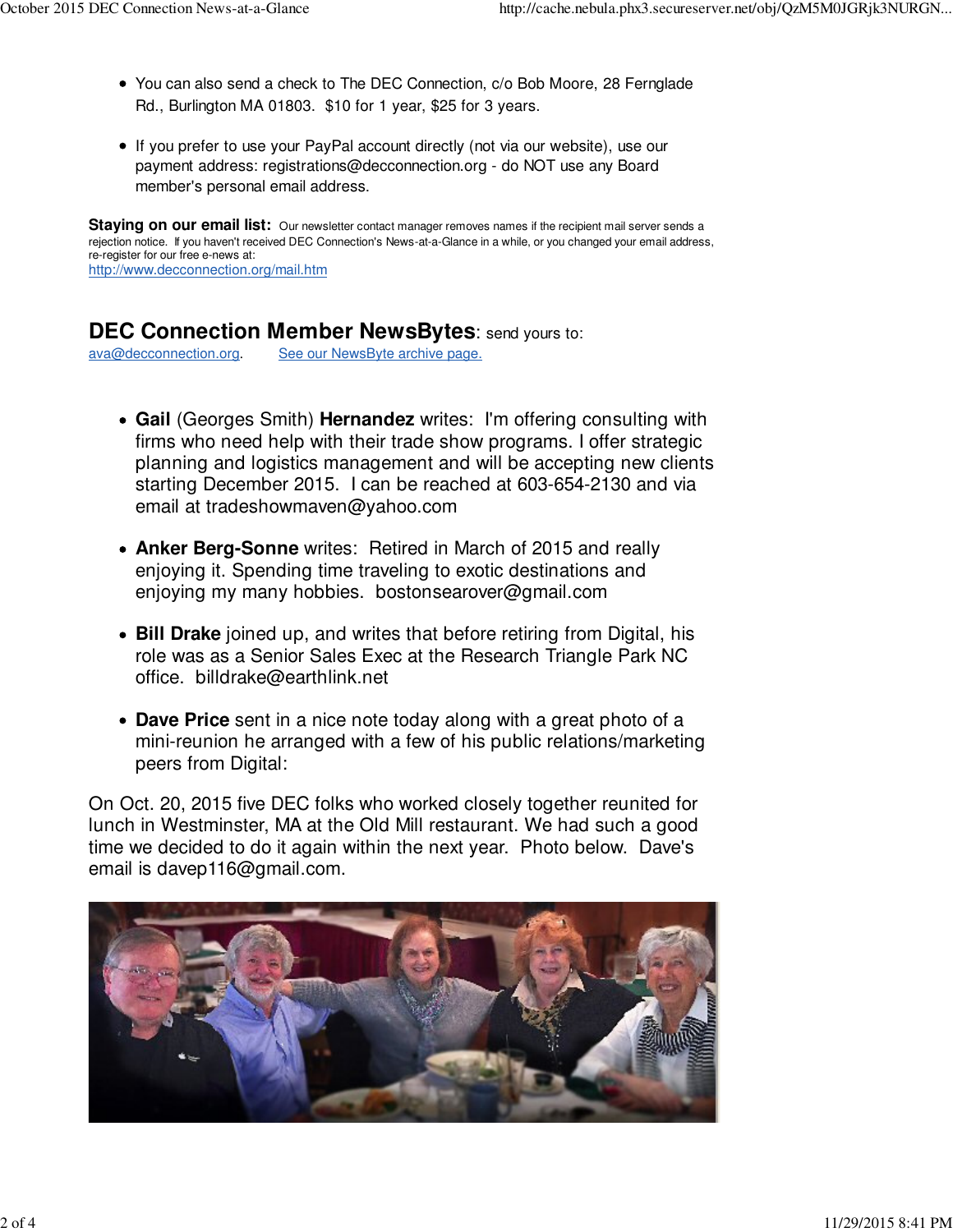Left to right: David Price (public relations), Rick Goldberg (public relations), Judy Finman (public relations), Connie Sartini (marketing communications), and Linda Giragosian (public relations).

## **Sad News Department**

Sadly, we have some deaths of former Digital employees to report:

- **Jewel M. Slaton**, 92, of Ayer MA, passed away on 10/11/15.
- **Wendy Frey Caswell**, 57, of Boston MA, passed away on 9/19/15.
- **Phyllis DeVarney**, 65, of Shirley MA, passed away on 9/15/15.
- **George Bourbeau**, 76, of Colorado Springs CO passed away on 9/10/15.
- **Mary Linsday Powers**, 64, Colorado Springs, passed away on 9/2/15.
- and some may have missed last month's sad news that our COO, **Win Hindle,** 84, Concord MA, passed away on 9/1/15.
- Details are on our Memorial Page.

## **Website Updates**

- **Where to Donate your Digital Equipment gear**
- US - **Medicare webinar presentations and Q-and-A** now online: Medicare is much more complex than one would think... and there can be some expensive surprises. The presentations and Q-and-A from the HPAA Medicare webinar are now online. Both speakers are very experienced, succinct, and practical. **<http://www.hpalumni.org/medicare>**
	- Part 1 -- Medicare Explained -- with Heads Up Warnings, by non-profit health insurance counselor Connie Corrales.
	- Part 2 -- Medicare for HP Retirees, by Aon Retiree Health Exchange analyst David Rew.
	- Part 3 -- Q and A. Again thanks to Curt Gowan for this valuable advice.
- A handy list of health-related resources for "near-seniors" is on our Links page.
- If you know someone who has been offered the HP 2014 U.S. Phased Retirement Program, please send them this link: <http://www.hpalumni.org/PRP> This independent site has advice and reference info from HP alumni who have gone through previous retirement/layoff cycles. We also have an email list for updated info and moderated discussions. Thanks to Curt Gowan for this info.
- Know someone who is leaving HP? Please pass the word to anyone leaving HP to use the HP Alumni Association's "ASAP Checklist" immediately. It has advice and mutual help -- developed by HPAA members -- on the many things you have to do before you lose access to HP's internal systems. Thanks to Curt Gowan for this posting. Go to <http://www.hpalumni.org/asap> (HPAA membership not required.)
- The PBS video of the documentary about Ken and the history of DEC, Digital\_Man/Digital\_World, is available online (\$25+s/h) from the PBS store: <http://www.shoppbs.org/product/index.jsp?productId=13315614> It's a wonderful hour-long nostalgia trip. Enjoy! For those who prefer to watch the free version on their computers, the URL is: [http://video.wfyi.org/video/2282149336/](http://video.wfyi.org/video/2282149336)
- Use your **MEMBER SERVICE CENTER**! Use the gold Member Login button if you have paid dues since 2010. There are queries to find members in your area, and forms to submit to update your profile, send your news, DEC stories, and business listings for our public online yellow pages. You can check your dues status and renew your membership online. You can email a small photo for your profile, access or request membership in our LinkedIn Group, and send info for articles such as Featured Entrepreneur.
- $\bullet$  DEC Stories submitted by our members and readers We are still collecting your unusual, humorous or just favorite DEC stories. Email them to [webmaster@decconnection.org](mailto:webmaster@decconnection.org). They should be one page or less and be entertaining to our members. Click on this link.
- Featured Member Entrepreneur Email webmaster with details 2-3 paragraphs about your business and your photo.
- If you are a member you are entitled to join our Linked In DECconnection Group. Request from within LinkedIn to be added or email webmaster.